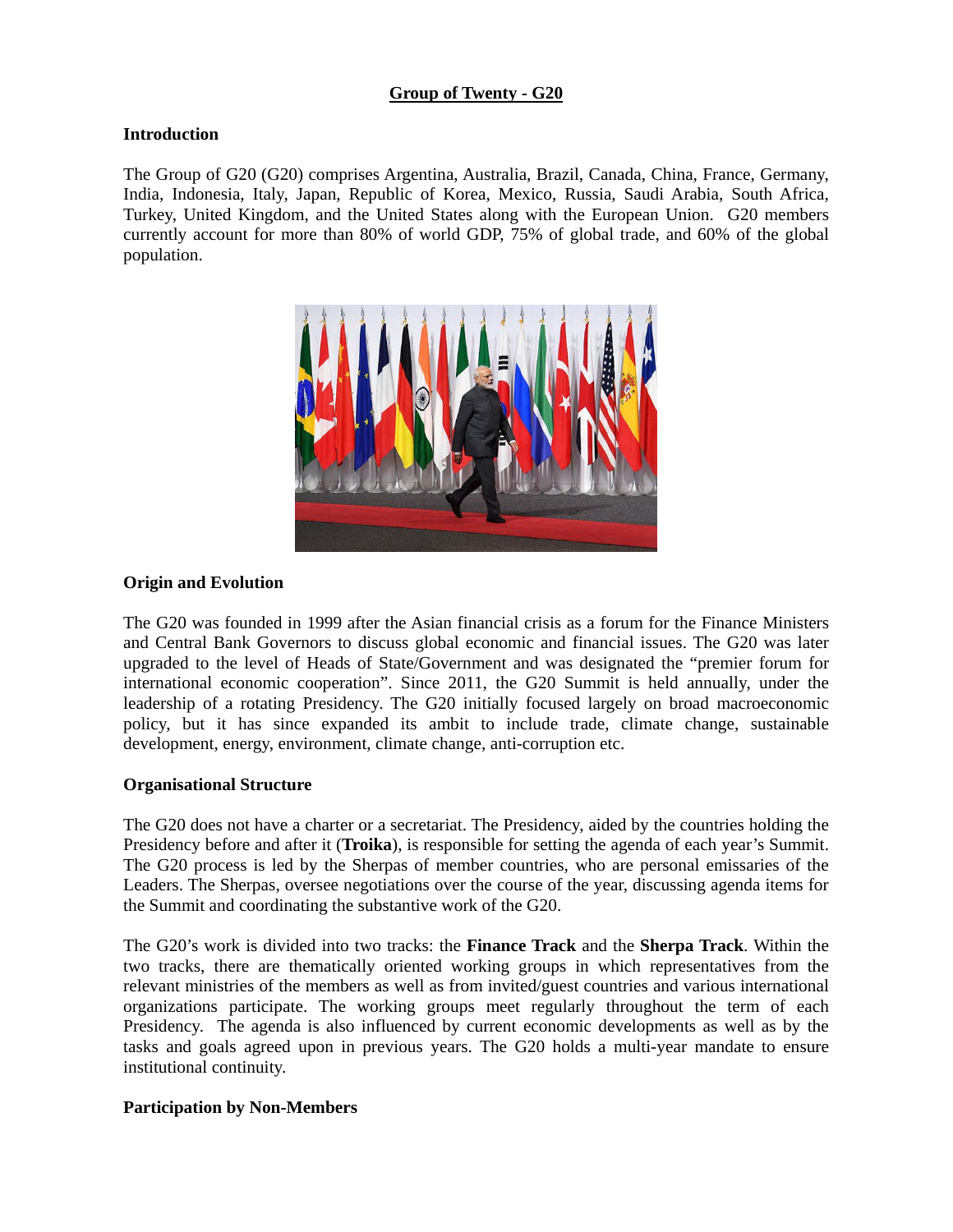There has been a tradition of inviting a few non-G20 member countries as guests as well international organisations. These countries vary from year to year, except Spain which is a permanent invitee. Regular participants in the G20 process are the International Monetary Fund (IMF), the World Bank, the United Nations (UN), the Organization for Economic Co-operation and Development (OECD), the World Trade Organization (WTO), the International Labour Organization (ILO) and the Financial Stability Board (FSB), as well as the countries holding the presidencies of the regional organizations such as ASEAN, the African Union, and the development program NEPAD. The incumbent Presidency may invite other countries and IOsfor G20 meetings and Summits.

### **Previous G20 Summits**

### **Washington DC, London, Pittsburgh- 2008 & 2009**

The first G20 Summit was held in 2008 in Washington DC (USA). It set the scene for the most dramatic reform of global finance in over 60 years. At the follow-up summit in 2009 in London (UK), the G20 agreed to blacklist states that refused to cooperate on efforts to tackle tax evasion and avoidance. In the wake of the 2008 financial crisis, the G20 resolved to impose stricter controls on hedge funds and rating agencies. Institutional reforms included the expansion of the Financial Stability Forum (FSF) to make it an effective supervisory and watchdog body for the global financial system. It was renamed the Financial Stability Board (FSB). The G20 is credited with helping avert a shift to protectionism in the aftermath of the 2008 financial crisis. It also helped mobilize consensus for tripling the International Monetary Fund's budget and for expanding the mandate and lending remit of multilateral development banks.In 2008, in Washington DC, the G20 had agreed to refrain from imposing new barriers to trade and investment for 12 months. This provision has been extended at every subsequent summit.

The G20 Summit in Pittsburgh (USA) in 2009 established the G20 as a major decision-making body on matters relating to the global economy. This summit decided on stricter regulations for the banking sector, requiring banks to retain a greater proportion of their profits to build capital. These measures helped reduce the financial risk to governments and tax-payers posed by high-risk privatesector activities.

#### **Toronto, Seoul, Cannes- 2010 & 2011**

At the Toronto Summit (Canada) in 2010, the G20 adopted directives to reduce sovereign debt. The advanced industrial States pledgeda reduction in their budget deficits and external borrowing. G20 Leaders met again in 2010 in Seoul (Republic of Korea), where they adopted stricter regulations for banks (Basel III Norms), as well as agreed on the reform of the financial stakes and voting shares in the International Monetary Fund (IMF).

Seoul was also a milestone in the history of the G20. For the first time, development policy issues were on the Summit's Agenda which came to be known as the 'Seoul Consensus'. Development has since been a standard part of the agenda of every subsequent Summit.

At the heart of the work programme of the G20 Summit in Cannes (France), in 2011, was the reform of the international monetary system. G20 Leaders also agreed to establish the Agricultural Market Information System, an inter-agency platform to enhance food market transparency and encourage international policy coordination in times of crisis.

#### **Los Cabos, St. Petersburg, Brisbane - 2012, 2013 &2014**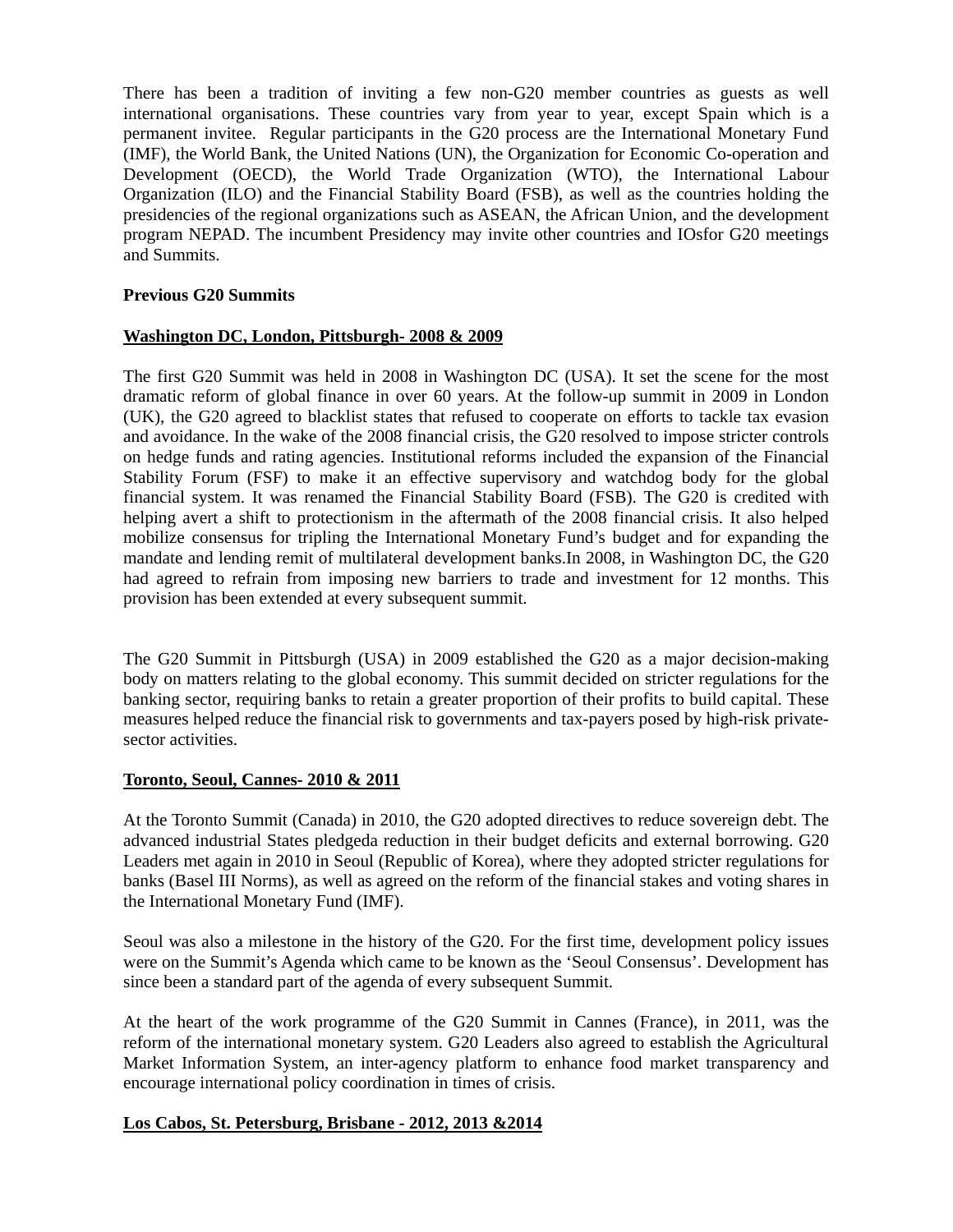The focus of the Summit in Los Cabos (Mexico) in 2012 was on fighting youth unemployment and creating quality jobs with social security coverage and fair income. The Summit also highlighted the link between the development agenda, agriculture,and green growth.

In St. Petersburg (Russia) in 2013, major progress was made on combating tax evasion and avoidance. The G20 agreed on the automatic exchange of tax information and the Action Plan on Base Erosion and Profit Shifting (BEPS). This was intended to help create a regulatory policy to oversee the activities of multinational businesses which were engaging in tax avoidance by minimising profits and shifting profits outside the countries, where the activities deriving those profits are performed.

At the Brisbane Summit (Australia) in 2014, the G20 set itself the ambitious goal of increasingitscollective GDP by an additional two percent. Another important step was taken in the field of banking regulation wherein the Finance Ministers and Central Bank Governors endorsed the Common Reporting Standard for Automatic Exchange of Tax Information. The Leaders endorsed the 'Brisbane 25 by 25' goal which aimed at reducing the gender gap in the labour workforce by 25 percent by 2025.



## **Antalya and Hangzhou – 2015 & 2016**

At the G20 Summit in Antalya (Turkey), in 2015, the G20 looked for the first time at migration and refugee movement. They also agreed on further financial sector reforms, and resolved to support the global climate agreement. The Leaders also issued a G20 Statement on the Fight against Terrorism.



At the Summit in Hangzhou (China), in 2016, the focus was on strengthening long term inclusive growth of the global economy. The Summit also looked at linking sustainable growth and social welfare. Digital Economy as an important driver of development and growth became part of the G20 agenda for the first time during China's Presidency in 2016. G20 Leaders also adopted the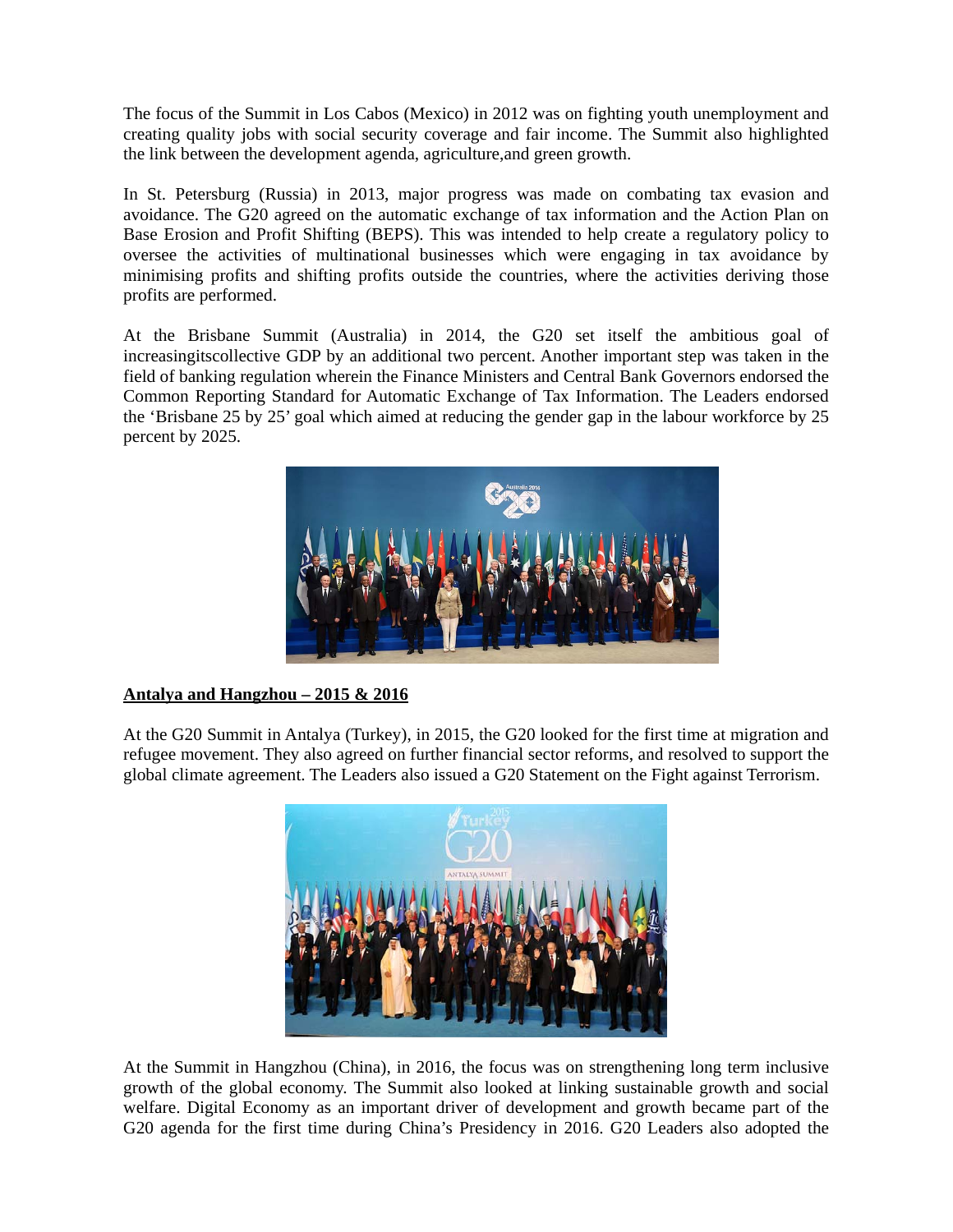'G20 Action Plan on 2030 Agenda for Sustainable Development' which has since then become the guiding document for G20's work on the 'sustainable development'.



# **Hamburg - 2017**

The G20 under the German Presidency met under the theme- "Shaping an interconnected world" and accorded a special emphasis to addressing the global menace of terrorism. A G20 Leaders' Retreat on 'Fighting Terrorism' was held, ahead of the formal commencement of Summit proceedings.

The Hamburg Declaration adopted by the Leaders at the 2017 Summit endorsed the "irreversibility" of the Paris Agreement. It highlighted energy-security as the guiding-principle for the transformation of energy system and called on multilateral development banks (MDBs) to promote universal access to affordable and clean energy. G20 Leaders committed to further aligning their policies with the 2030 Agenda for Sustainable Development and the Addis Ababa Action Agenda on Financing for Development. The G20 Africa Partnership also known as 'G20 Compact with Africa' was launched at the Summit.



## **Buenos Aires -2018**

The overarching theme of the G20 under Argentina's Presidency was 'Building Consensus For Fair And Sustainable Development'. The priority areas for Argentina's Presidency were - Future of work; Fourth Industrial Revolution, Health, Youth, Infrastructure for development; and Sustainable food security. The G20 also sought to build on the legacy of past Presidencies across a broad array of issues including empowering women, fighting corruption, strengthening our financial governance, strong and sustainable financial system, fairness of the global tax system, trade and investment, climate action, flexible and cleaner energy systems.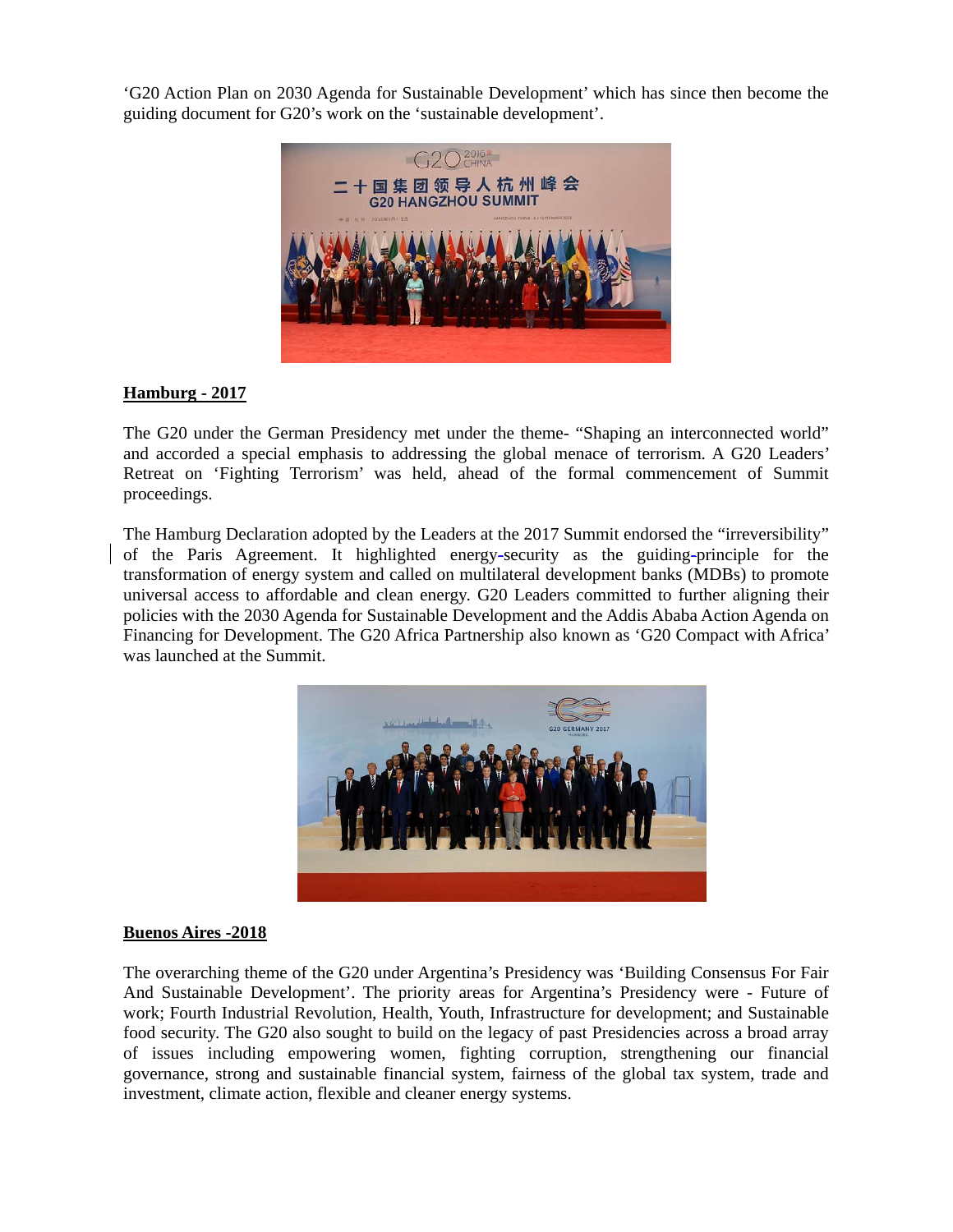

## **Osaka - 2019**

The G20 Summit in 2019 (Japan) focused on key issues such as Trade and Investment; Excess Capacity of Steel; Digitalization; Data Free Flow with Trust; G20/OECD Framework on Base Erosion and Profit Sharing; Quality Infrastructure investment; Anti-Corruption; Climate Change; Energy; Environment; Displacement and Migration.

The G20 leaders released an important statement on 'Preventing Exploitation of the Internet for Terrorism and Violent Extremism Conducive to Terrorism (VECT)'.



## **Saudi Arabia - 2020**

The 15th G20 Summit was held under the theme 'Realising Opportunities of the 21st Century for all'. It was the first ever virtual Summit in the history of G20.

At the initiative of Prime Minister Modi, the Saudi Presidency also convened an 'ExtraordinaryVirtual G20 Leaders' Summit on 25 March 2020 to discuss the challenges posed by the outbreak of the COVID-19 pandemic and to forge a coordinated global response. Following which the Leaders released a statement on Covid-19 expressing commitment to fight the pandemic; safeguarding the global economy; addressing international trade disruptions and enhancing global cooperation to counter the pandemic's impact.The G20 also committed to injecting over USD 5 trillion into the global economy to counter the social and economic impact of the pandemic.

Under the Saudi Presidency, the leaders endorsed the Debt Service Suspension Initiative and the Common Framework for Debt Treatments beyond the DSSI to provide liquidity relief to debt ridden countries, so as to allow them to concentrate their resources on providing social security and health benefits to their citizens and address the economic impact of the pandemic. Till date, the DSSI has provided relief of over USD 5 billion to more than 45 countries and has been extended till the end of 2021.